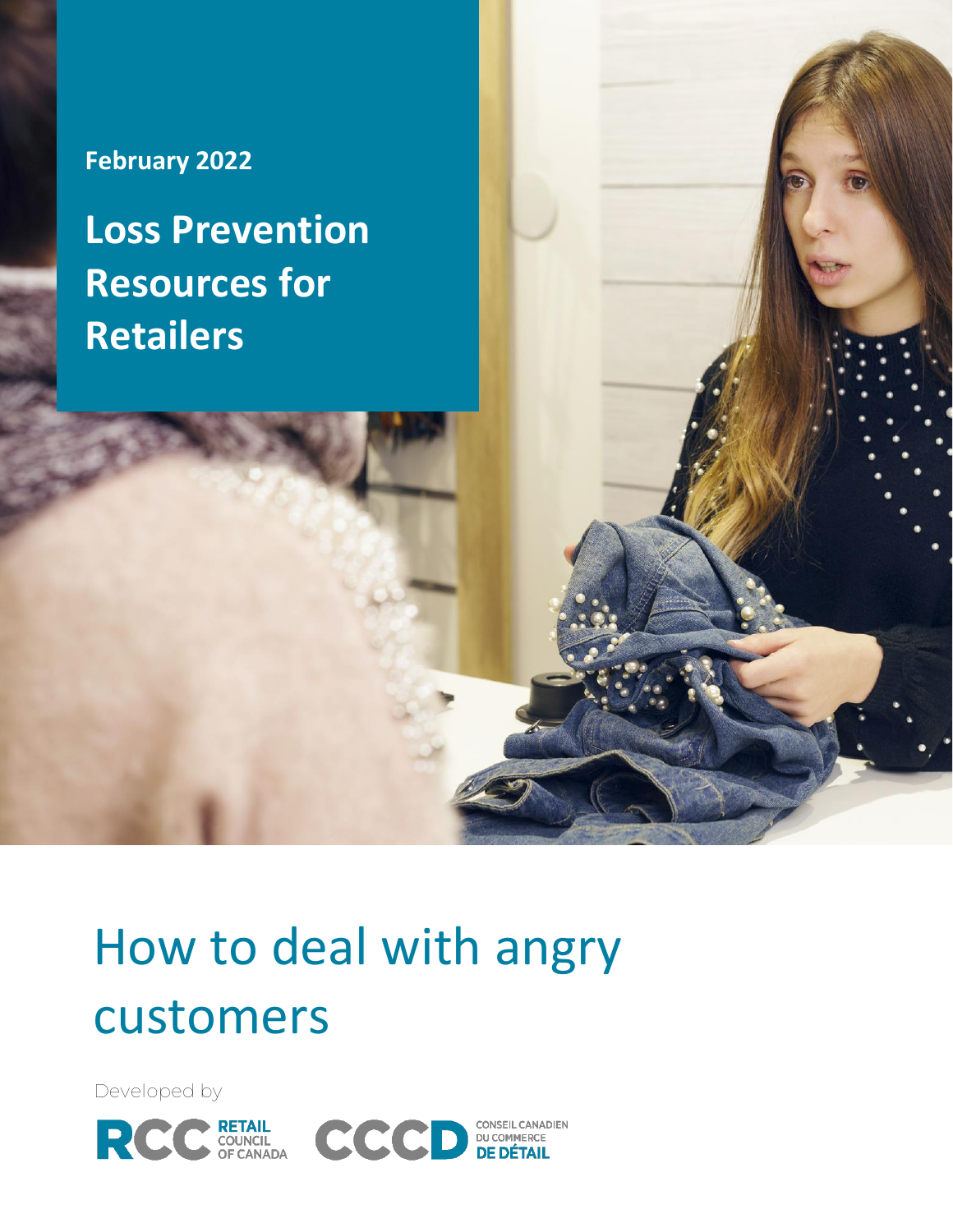Whether you are at work or at home, you might have to deal with angry, aggressive, or abusive behaviour from customers. How you respond to this kind of behaviour can be the key to avoiding a physical confrontation.

These 10 de-escalation tips will help you respond to difficult behaviour in the safest, most effective way possible.

#### **Show empathy**

When someone says or does something you perceive as irrational or weird, try not to discount their feelings. You may not think it is justified, but it's real to the other person. Keep in mind that what the person is going through could be the most important thing in their life at that moment.

#### **Respect personal space**

Whenever possible, maintain a good distance from a person who is escalating unwanted behaviour. Six feet away is a good distance. When you allow for personal space, a person's anxiety tends to decrease, and this can prevent acting-out behaviour. If you must enter someone's personal space, explain your actions so the person feels less threatened and/or frightened.

#### **Use non-threatening body language and tone of voice**

When a person loses control, the chance of them hearing your words decreases and they will react more to your nonverbal communication. Be aware of your gestures, facial expressions, movements, and tone of voice. Keep your tone of voice and body language neutral to help defuse the situation. When someone says or does something you perceive as irrational or weird, try not to discount their feelings. Keep in mind that what the person is going through could be the most important thing in their life at that moment.

### **Remain calm**

Do not allow yourself to escalate. Remain calm, rational, and professional. You cannot control the other person's behaviour, but how you respond to their behaviour will have a direct effect on the situation. When facing an escalating situation, breath, think positive thoughts like, "I can handle this." This will help you stay calm.









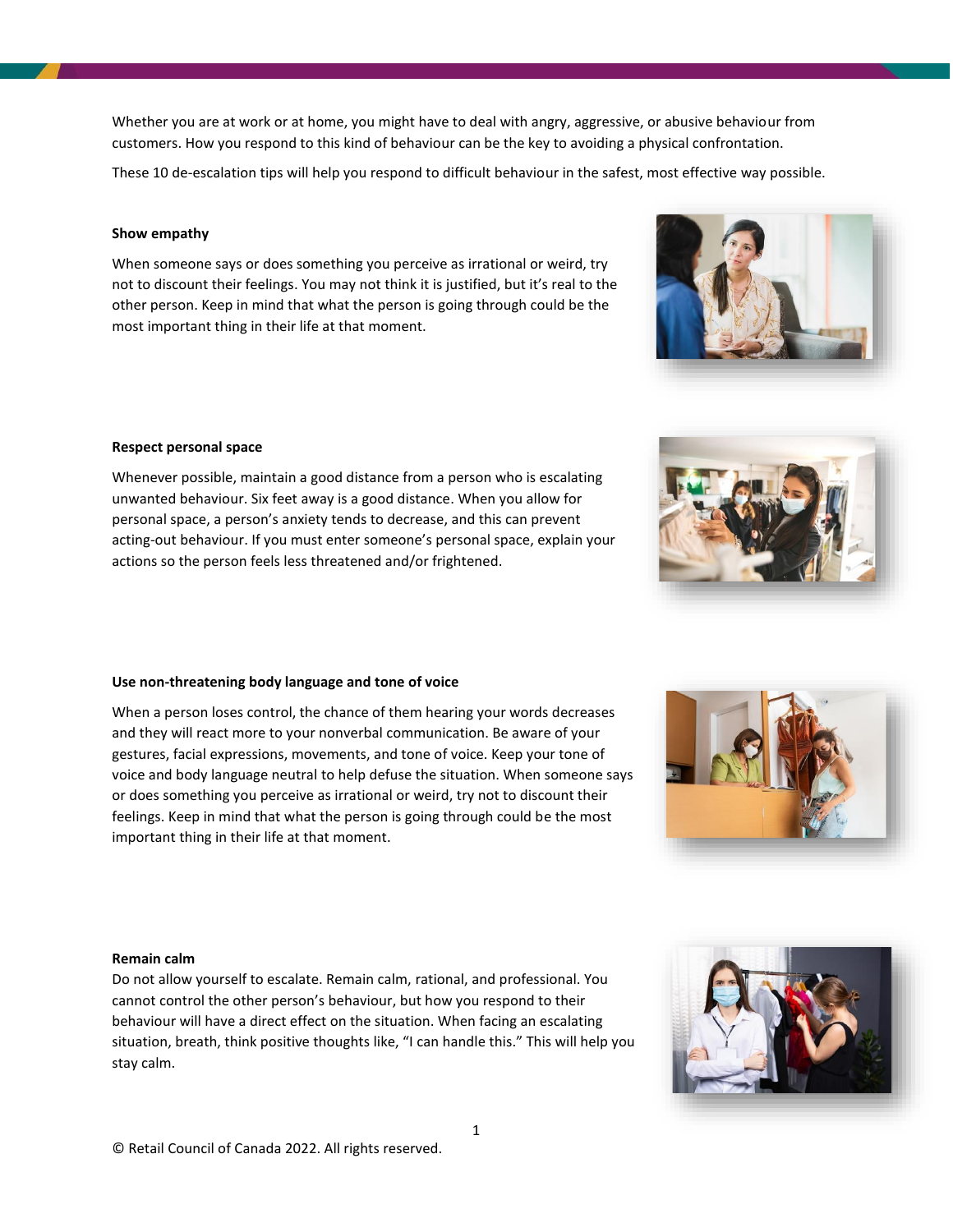#### **Focus on feelings**

How a person feels is at the heart of an escalating situation. Some people have trouble identifying how they feel about what is happening to them and resort to anger or aggressive behaviour. Watch and listen for the person's real message. Try saying things like, "I am here to help you, what can I do?" Supportive words will let the person know that you are offering support and you may get a positive response.

#### **Focus on solutions not who is right**

A power struggle will often arise when answering challenging questions. If a person challenges your authority, redirect their attention to the situation at hand and bring their focus back to how you can work together to solve the problem. Make sure that while you are ignoring the challenge by the person, you are not ignoring the person.

#### **Set clear limits**

If a person's behavior is disruptive, belligerent, or aggressive, give them clear, simple and enforceable limits. Offer clear and respectful choices and consequences. Someone who is upset may not be able to hear or focus on everything you say, so speak clearly, use simple words, and offer a positive choice first.

#### **Do not make promises you cannot keep**

It is important to consider which rules may be up for negotiation, and which are not. If you can offer a person options and flexibility, you may be able to avoid altercations. For example, if a person is demanding a refund on merchandise and being aggressive, it may be appropriate to state, "I am sorry, but I do not have the authority to make that decision. Would you like me to get someone who can?"